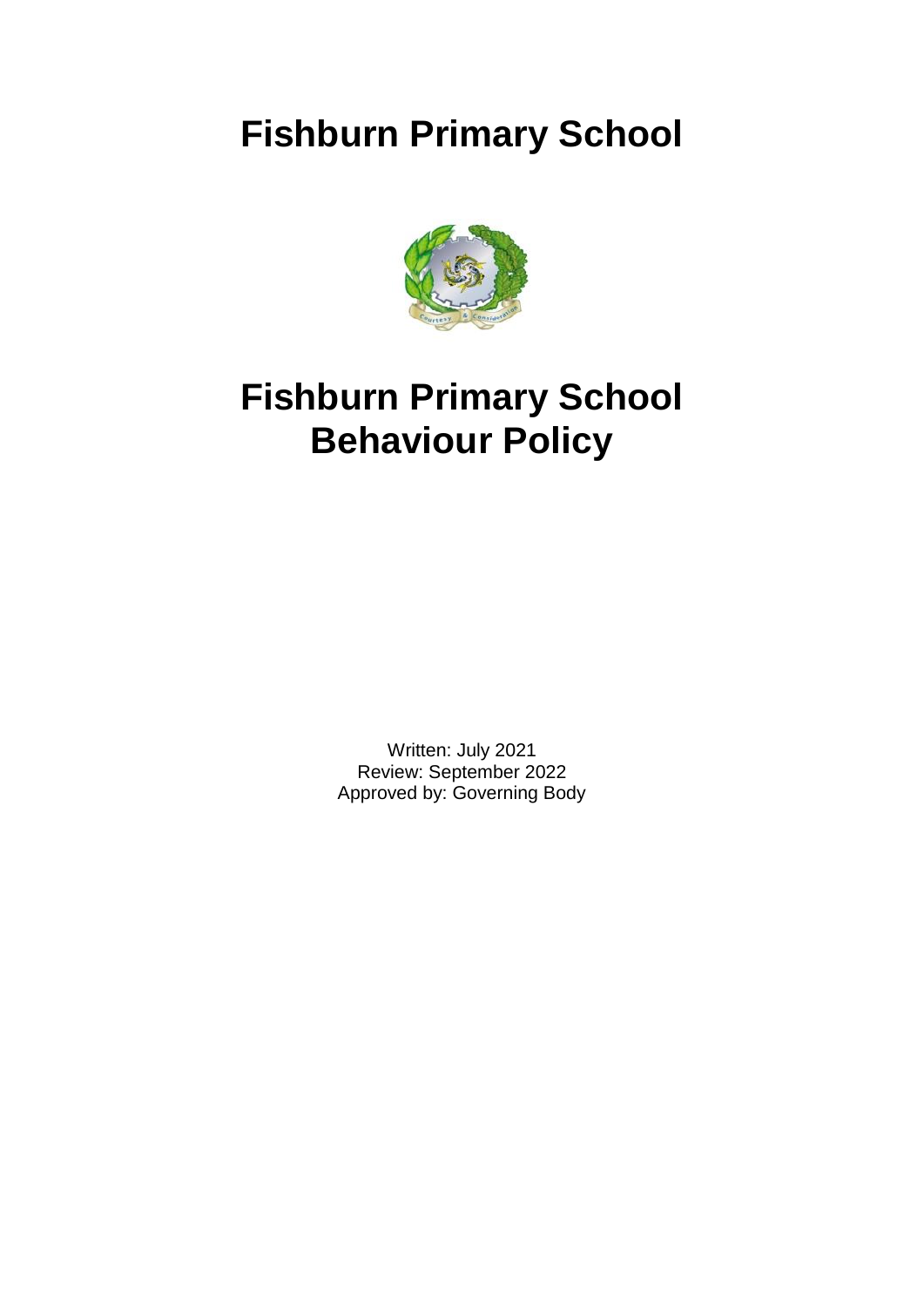# **Fishburn Primary School**

#### **Behaviour Policy**

At Fishburn Primary School, we believe that appropriate behaviour is necessary for effective teaching and learning to take place and in order to achieve this we have high expectations of our pupils' behaviour.

The achievement of such standards will involve praise and rewards, sound relationships between school staff and pupils, and stimulating and effective teaching and learning. It will also involve, in some circumstances, the application of sanctions and consequences.

The aim of our School Behaviour Policy is to create a school ethos which is fair and consistent and which establishes a safe, orderly, positive and happy environment in which our children should flourish.

# **We aim:**

- 1. To provide the incentive for children to make the positive decision, to choose appropriate behaviour, by a system of rewards.
- 2. To place the main emphasis on, the positive reinforcement of good attitudes and performance.
- 3. To enable parents and teachers to work together to influence the behaviour of the children.

Clear expectations for our pupils are co-operatively agreed and pursued to ensure high standards of behaviour and work.

A system of rules, rewards and consequences appropriate to the age of the children has been developed by staff and children. The relevant system is displayed in each classroom. School Values:

- We are gentle we don't hurt others
- We are kind and helpful we don't hurt anybody's feelings
- We listen we don't interrupt
- We are honest we don't cover up the truth
- We work hard we don't waste our or others' time
- We look after property we don't waste or damage things

#### **Rewards:**

- Praise
- **Stickers**
- Class Dojo points
- Weekly certificates in celebration assembly promoting efforts for high attendance, effort with reading, writing and Maths also resilience in other areas of the curriculum – Star Award
- Attendance reward each week, OTIS (On Time, In School bear) and additional free time on a Friday afternoon.
- Half termly Top Secret assembly to share excellent attitudes to learning over the half term period.

#### **Class Dojo**

Class Dojo is used by all teachers and children from Nursery to Year 6. It is a digital classroom management tool designed to help teachers improve children's behaviour and communicate more effectively with parents. Each child gets an avatar, and teachers create goals or behaviours to track, such returning in homework, participating in class, or staying on task. Fishburn teachers use an iPad or Iaptop to give points throughout the school day. Each child's points are displayed via the classroom interactive whiteboard, and teachers can generate reports to send home to parents.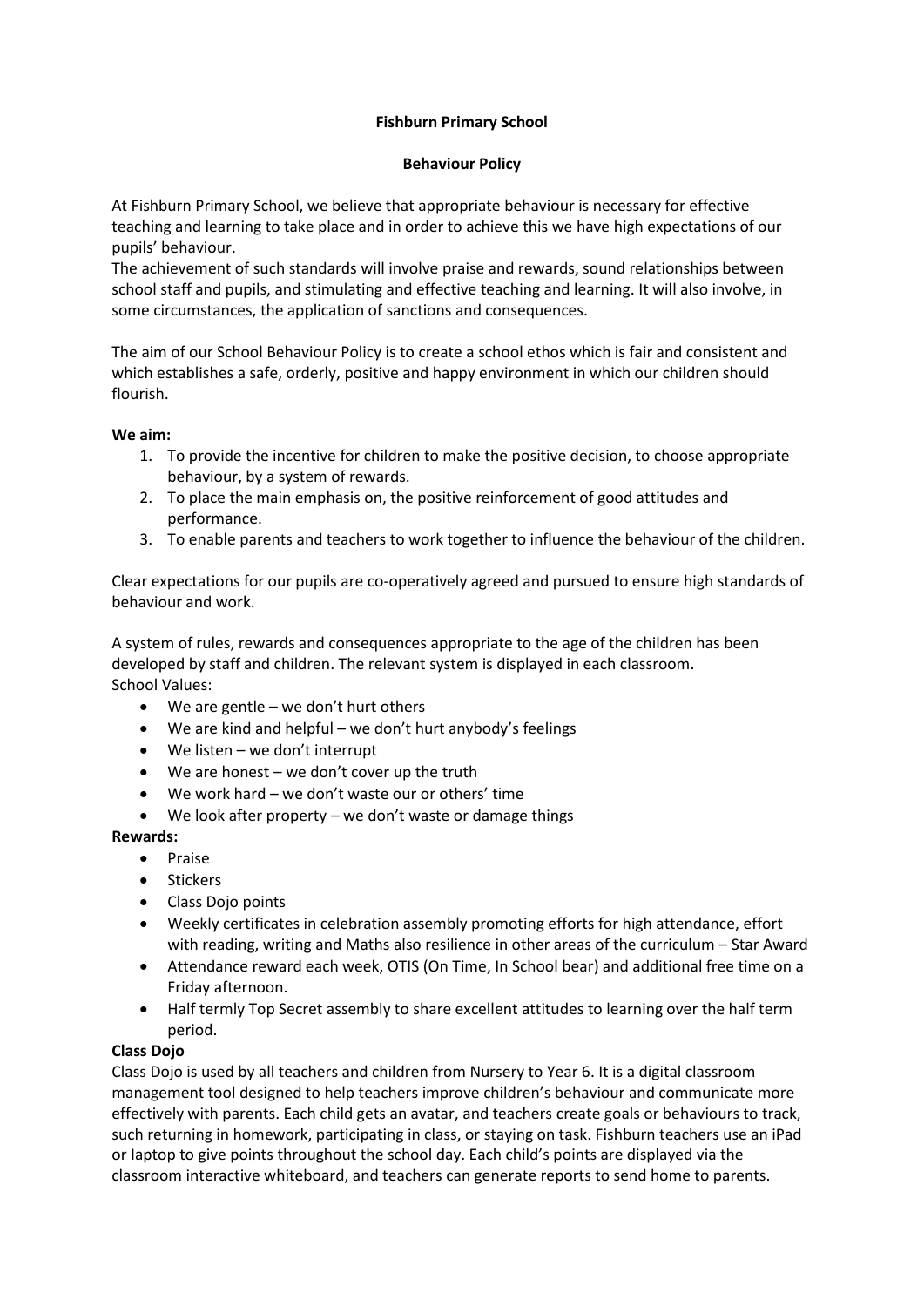Class Dojo improves home school communication as all points given are communicated via the Class Dojo app which parents can download free of charge. By offering a quick, easy way for teachers to note behaviours as they happen, Class Dojo allows teachers to gather more information about individual children and give them feedback instantaneously.

#### **Consequences:**

All classrooms have a traffic light display to promote good behaviour.

At the start of each lesson, the children's names are all places on the green traffic light. If children behave in an inappropriate way, they will first be reminded verbally.

If children continue behaving in an inappropriate way, their name will be moved onto the yellow circle. If the inappropriate behaviour continues, their name will be moved onto red.

For each red given, children will miss 5 minutes of free time at their next available playtime. This will be supervised by the member of staff who is on 'reflection' duty.

The same system is to be used by all staff, any children who need to receive a red card at lunchtime should be taken to a member of the SLT so that appropriate sanctions can be actioned.

#### **Responses to negative behaviour**

Most children behave in a consistently acceptable manner but every community needs procedures to deal with situations where this is not the case. Inappropriate behaviour will not be tolerated. If a pupil's behaviour / attitude are unacceptable, sanctions will be used. Staff take great care to sanction pupils appropriately to help them learn from a mistake or poor decision so when they are in similar circumstances in the future they are better able to make good decisions. Where appropriate staff use restorative techniques and procedures aiming to enable positive relationships to be reestablished.

All staff have a shared understanding of what is identified and dealt with as 'Inappropriate Behaviours'. At Fishburn any behaviours which negatively impact upon the learning and/or enjoyment and safety of others is deemed as inappropriate behaviour.

#### **Expectations of Staff**

#### **In the Classroom.**

Create a positive, supportive and secure environment. Well-prepared lessons generate good behaviour and earn respect. We should:

- o Be visible! Always be in the classroom or corridor to greet the children.
- o Start lessons promptly.
- o Do not give children time to become bored while you carry out admin tasks
- o Keep everyone challenged and interested.
- o Keep an attractive, clean and tidy room.
- o Maintain a positive and stimulating classroom with interesting displays.

# **Break time at least 2 staff will be on duty, more if individual children have a personal risk assessment**.

- o Consistently use whole-school behaviour rewards and sanctions.
- o Ring the bell to stop children. KS2 children should line up.
- o Accompany children into the school and ensure an orderly atmosphere.
- $\circ$  An adult must be the last person to enter the building to ensure all children are accounted for and the door is secure.

#### **Around the School.**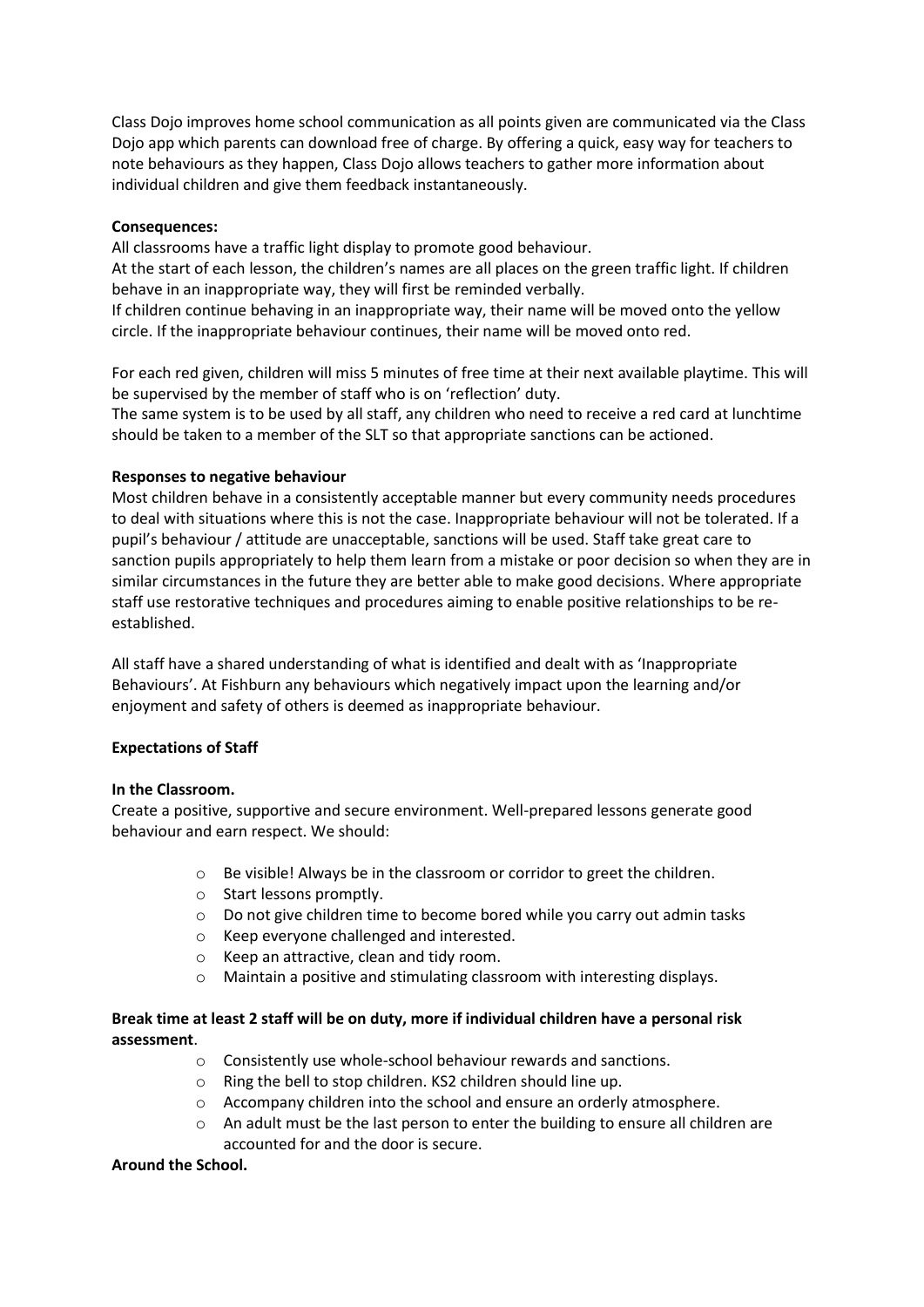- o One member of staff to stand at the gates from 8:45am (HT) or teacher from Key Stage area.
- o Every member of staff will accompany their class on to the yard after school for collection.
- o Relate to pupils: smile and greet all learners.
- o Set high standards of speech, manner and dress.
- o Remove, repair or report all damage.
- o Walk with children to assembly and the lunch hall
- o Be visible and insist on high standards.

# **Maintaining Discipline.**

- o Insist on high standards of work and behaviour.
- o Apply rules uniformly and be consistent.
- o Work to the agreed procedures and make accurate records of incidents- it is a statutory duty. The system used in school is CPOMS. High level incidences should be reported immediately by alerting a member of the SLT. All incidents involving a 'red card' must be recorded on the system by the end of the working day. If lunchtime supervisors issue a red card it will be necessary for whichever member of staff who it is passed onto to record it on CPOMS.
- o Follow up problems to their conclusion a record what action is to be taken.

# **Equality and inclusion**

The school recognises its legal duty under the Equality Act 2010 to prevent pupils with a protected characteristic from being at a disadvantage. Consequently, our approach to challenging behaviour may be differentiated to cater to the needs of the pupil. The school's special educational needs coordinator will evaluate a pupil who exhibits challenging behaviour to determine whether they have any underlying needs that are not currently being met. Where necessary, support and advice will also be sought from specialist teachers, an educational psychologist, medical practitioners and/or others, to identify or support specific needs. When acute needs are identified in a pupil, we will liaise with external agencies and plan support programmes for that child. We will work with parents to create the plan and review it on a regular basis.

#### **The governing body**

The governing body is responsible for reviewing and approving the written statement of behaviour principles.

The governing body will also review this behaviour policy in conjunction with the Headteacher and monitor the policy's effectiveness, holding the Headteacher to account for its implementation.

#### **The Headteacher**

The Headteacher is responsible for reviewing this behaviour policy in conjunction with the governing body, giving due consideration to the school's statement of behaviour principles. The Headteacher will also approve this policy. The Headteacher will ensure that the school environment encourages positive behaviour and that staff deal effectively with poor behaviour, and will monitor how staff implement this policy to ensure rewards and sanctions are applied consistently.

# **Staff**

Staff are responsible for:

- Implementing the behaviour policy consistently
- Modelling positive behaviour
- Providing a personalised approach to the specific behavioural needs of particular pupils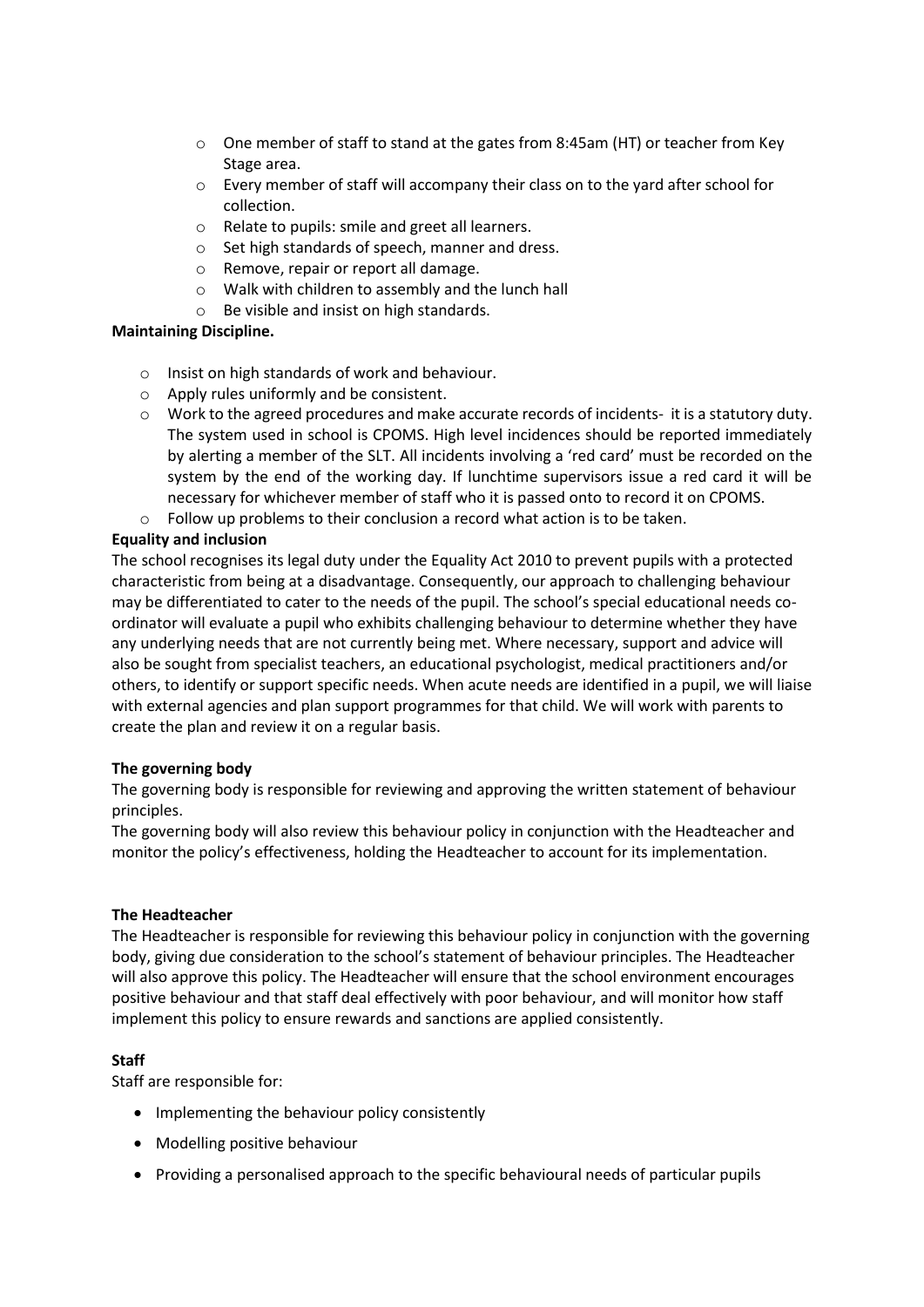• Recording behaviour incidents on CPOMS

The senior leadership team will support staff in responding to behaviour incidents.

## **Malicious allegations**

Where a pupil makes an accusation against a member of staff and that accusation is shown to have been malicious, the Headteacher will discipline the pupil in accordance with this policy.

Please refer to our safeguarding policy for dealing with allegations of abuse against staff for more information on responding to allegations of abuse.

The Headteacher will also consider the pastoral needs of staff accused of misconduct.

# **Confiscation**

**Any prohibited items found in pupils' possession will be confiscated.** These items will not be returned to pupils.

We will also confiscate any item which is harmful or detrimental to school discipline. These items will be returned to pupils after discussion with senior leaders and parents, if appropriate.

Searching and screening pupils is conducted in line with the DfE's latest [guidance on searching,](https://www.gov.uk/government/publications/searching-screening-and-confiscation)  [screening and confiscation.](https://www.gov.uk/government/publications/searching-screening-and-confiscation)

#### **Unacceptable Language**

Where a child causes offence by using unacceptable language targeted at another child or adult, their parent/carer will be informed by the class teacher and the incident recorded on CPOMS. The exact choice of language used will be quoted in the CPOMS entry and reported to the parent/carer. If the unacceptable language is racially offensive or discriminatory it will be reported through the school reporting procedure for incidents regarding discrimination.

#### **Cause for concern**

If a child is displaying poor behaviour choices in class or around school the following procedure will take place:-

1. Class teacher to use PHSE to discuss behaviour generally, raising the issue with the child without embarrassing them.

2. Class teacher to inform Deputy Headteacher. Class teacher to continue to monitor for a short period, observe and note behaviours on CPOMS. Class teacher to contact and inform parents. A meeting between class teacher and parents to discuss concerns may take place. Home /school books may be introduced.

4. If a child is continually displaying poor behaviour choices but has not yet been registered as having behaviour highlighted as a SEN issue, Class Teacher to inform SENCo.

5. Class teacher, and SENCo to set up Individual Behaviour Plan for individual child showing proven/preferred methods of supporting the child, helping de-escalate situations and a positive member of staff who can be called upon to support, if required. Pupil voice will always be taken into account on such plans.

# **Graduated Response to sanctions**

Stage 1 Verbal warning to pupil

Stage 2 Second Verbal warning to pupil – yellow traffic light.

Stage 3 Third verbal warning to pupil - red traffic light issued, time out at next available break.

Stage 4 Time in another class if pupil is not responsive to traffic light system.

Stage 5 Meeting with parents

Stage 6 Exclusion from school - Fixed term or permanent

Stages 1, 2, 3 and 4 may be omitted depending on the severity of the inappropriate behaviour, eg continuing to refuse to follow instructions, physical violence, threatening adults, fighting, leaving the premises without permission, continual blatant defiance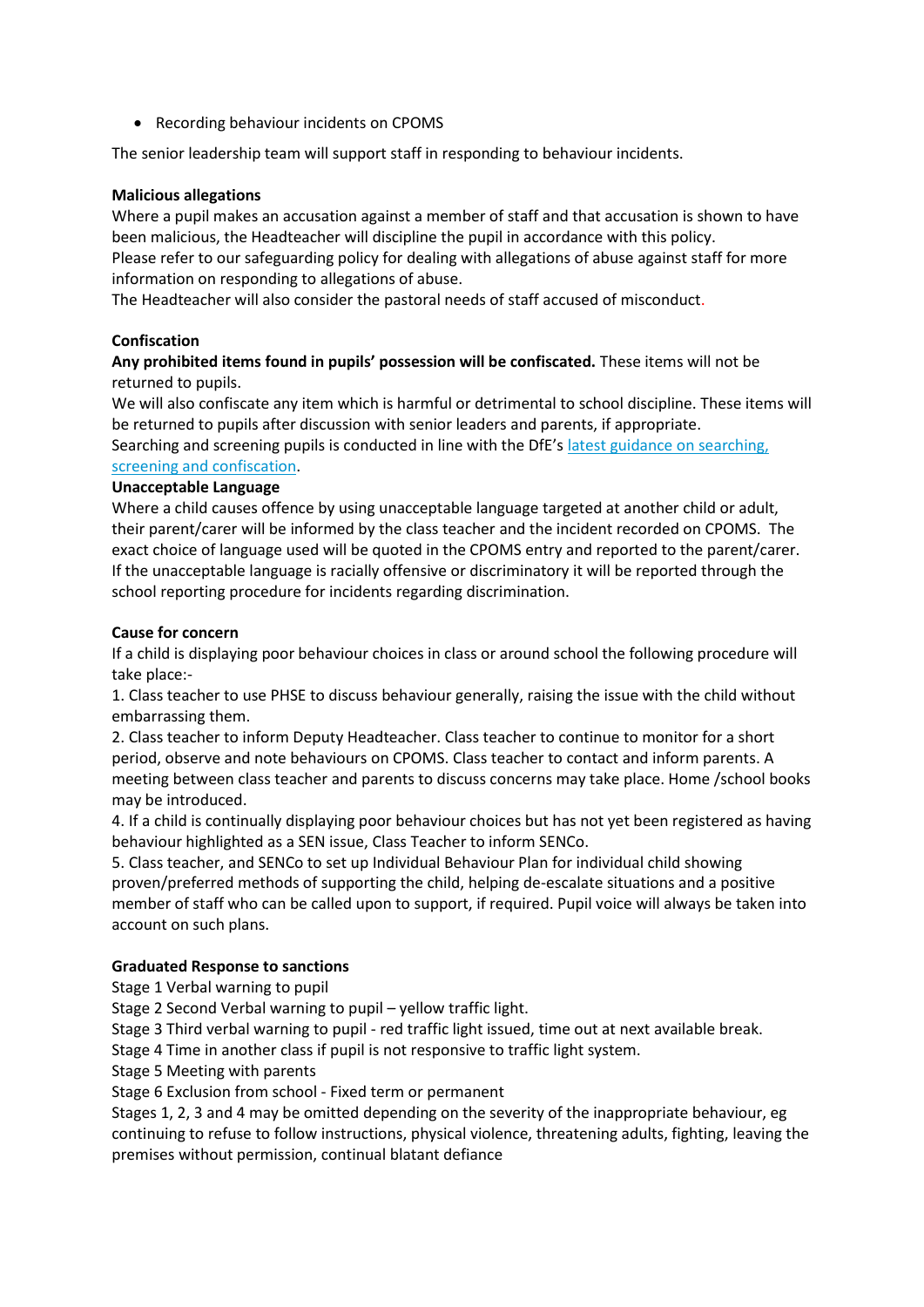### **Exclusions – Fixed Term Exclusion**

'Good discipline in schools is essential to ensure that all pupils can benefit from the opportunities provided by education. The Government supports Head teachers in using exclusion as a sanction where it is warranted'.

(DfE Exclusion from maintained schools, Academies and pupil referral units in England 2012) Listed below are some examples of behaviour/types of incidents that may lead to an exclusion. Persistent examples of these behaviours may lead to permanent exclusion:

- Verbal abuse to staff, other adults or pupils
- Deliberate damage to property
- Bullying, including homophobic or racist bullying
- Theft
- Persistent defiance or disruption
- Assaults or fighting with other pupils
- Offences relating to the misuse of technology which is detrimental to staff/pupils/the school
- Behaviour which calls into question the good name and reputation of the school
- Endangering the safety of others.
- Sexual misconduct
- Possession of drugs/alcohol related offences

In the absence of the Headteacher, the Deputy Headteacher will authorise fixed term exclusions. Following a fixed term exclusion the parent and child will be requested to attend a reintegration meeting with the Headteacher.

#### Permanent Exclusions

The Headteacher's decision to exclude a pupil permanently should only be taken:

- In response to a serious breach of conduct
- In response to persistent breaches of the school behaviour policy

• Where allowing the student to remain in school would seriously harm the education or welfare of other students/staff in the school The following list of examples is again not exhaustive, but demonstrates the severity of such offences and that such behaviour can affect the safety, well-being and discipline of all within the school community.

#### **Parental involvement**

A Home/School Behaviour Agreement is issued to the parents of prospective entrants to our school. Each parent is invited to sign a declaration that they agree to support this policy.

Parents are informed at an early stage, and their help and co-operation sought if a child begins to display regular inappropriate behaviour. Parents will also be informed and may be asked to meet with the class teacher or Headteacher if a serious incident occurs.

Children should be able to come to school confident that their rights will be respected and also be prepared to respect the rights of others.

The rules within school exist to ensure this mutual respect and to prevent injury to people, damage to school premises and personal property.

#### **Further support**

Where a child persistently fails to reach this standard and does not respond to the normal school system of rewards and sanctions the co-operation of parents will be sought and behaviour plans, to be reviewed at regular intervals, will be drawn up.